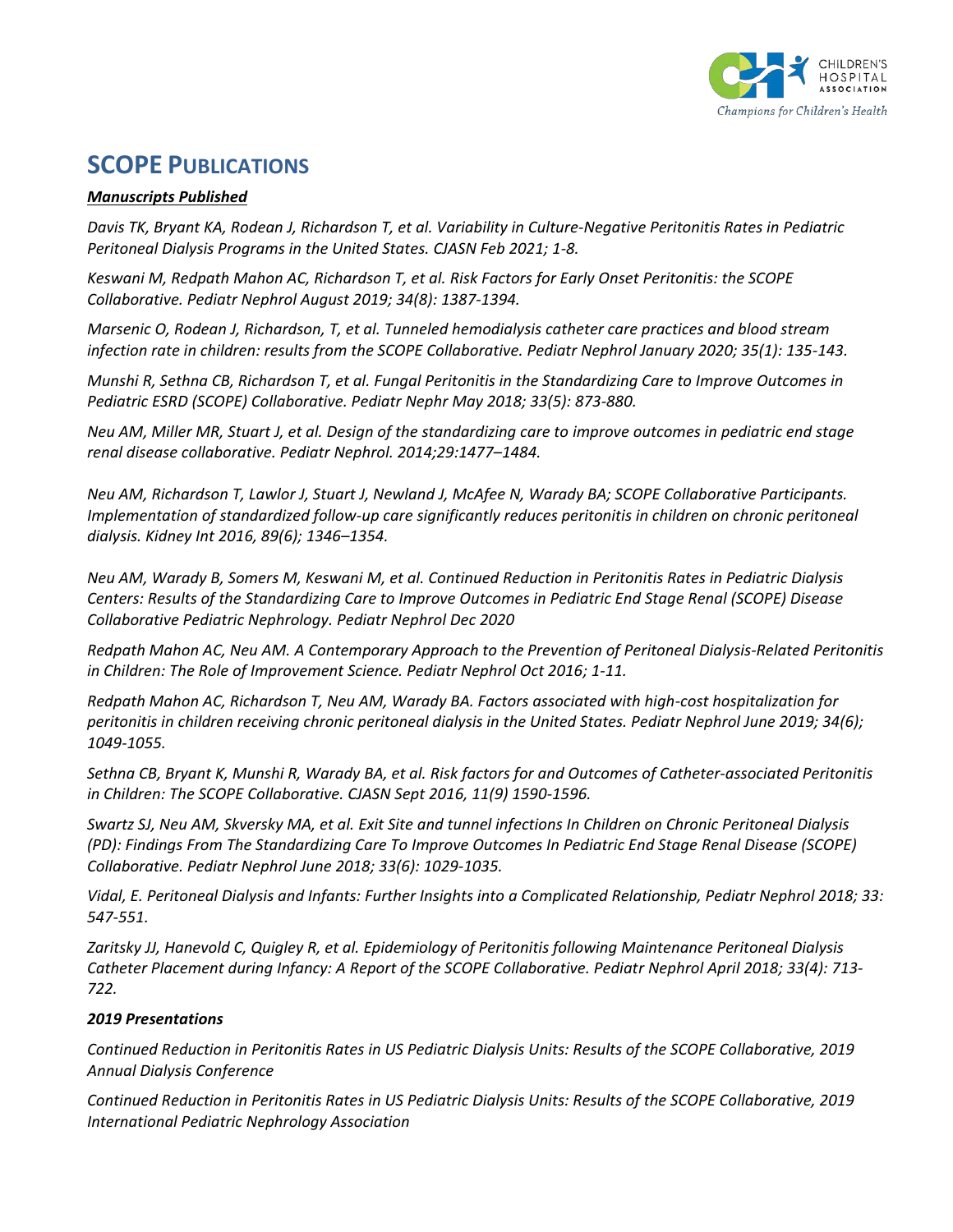*Epidemiology and Risk Factors for Hemodialysis-Associated Infections in Children: The SCOPE Collaborative, 2019 Annual Dialysis Conference* 

*Reduction of Catheter-Associated Blood Stream Infections in Children on Chronic Hemodialysis: Results from the SCOPE Collaborative, 2019 International Pediatric Nephrology Association*

## *2018 Presentations*

*The Standardizing Care to Improve Outcomes in Pediatric ESRD (SCOPE) Collaborative, 2018 International Society of Peritoneal Dialysis Conference* 

*Continued Reduction in Peritonitis Rates in US Pediatric Dialysis Units: Results of the SCOPE Collaborative, 2018 Pediatric Academic Societies Conference* 

*Blood Culturing Practices in the Standardized Care to Improve Outcomes in Pediatric End Stage Renal Disease (SCOPE) Hemodialysis Collaborative, 2018 Pediatric Academic Societies Conference* 

## *2017 Presentations*

*Services Associated with Increased Cost of Hospitalization for Peritonitis in Pediatric Patients Receiving Chronic Peritoneal Dialysis, 2017 American Society of Nephrology.* 

*Adherence with 2016 ISPD Training Guidelines Among Pediatric Dialysis Patients in the SCOPE Collaborative, 2017 Annual Dialysis Conference* 

*Risk Factors for Early Peritoneal Dialysis Catheter Use In Children, 2017 Annual Dialysis Conference* 

*Cost of Hospitalizations for Peritonitis in Pediatric Patients Receiving Chronic Peritoneal Dialysis, 2017 Annual Dialysis Conference* 

*Home Visit Practices in Pediatric Dialysis Programs for Children on Peritoneal Dialysis (PD): Findings from the Standardizing Care to Improve Outcomes in Pediatric End Stage Renal Disease (SCOPE) Collaborative, 2017 Annual Dialysis Conference* 

*Fungal Peritonitis in the Standardizing Care to Improve Outcomes in Pediatric ESRD (SCOPE) Collaborative, 2017 Annual Dialysis Conference*

*Reducing Infection in Children on Chronic Dialysis: Results of The Standardizing Care to Improve Outcomes in Pediatric ESRD (SCOPE) Collaborative, CDC Dialysis Coalition Meeting* 

*Patient and Family Engagement in Prevention of Peritoneal Dialysis Related Infections in Pediatric Patients with ESRD – Initial Survey Results, CDC Dialysis Coalition Meeting* 

#### *2016 Presentations*

*Implementation of Standardized Practice Care Bundles for Insertion of Peritoneal Dialysis Catheters in Children: Impact on Peritoneal Dialysis Related Infections in the Post-Op Period. Awarded Best Abstract in Pediatric Program, 2016 Annual Dialysis Conference* 

*Home Visit Practices For Children On Chronic Peritoneal Dialysis (PD): Findings From The Standardizing Care To Improve Outcomes In Pediatric End Stage Renal Disease Collaborative (SCOPE) International Society for Peritoneal Dialysis (Australia)* 

*Exit Site Infections (ESI) In Children on Chronic Peritoneal Dialysis (PD): Findings from the Standardizing Care To Improve Outcomes In Pediatric End Stage Renal Disease Collaborative (SCOPE) International PD Best Abstract (Australia)* 

*Exit Site Infections (ESI) In Children on Chronic Peritoneal Dialysis (PD): Findings from the Standardizing Care To Improve Outcomes In Pediatric End Stage Renal Disease Collaborative (SCOPE) International Pediatric Nephrology Assoc. (Brazil)*